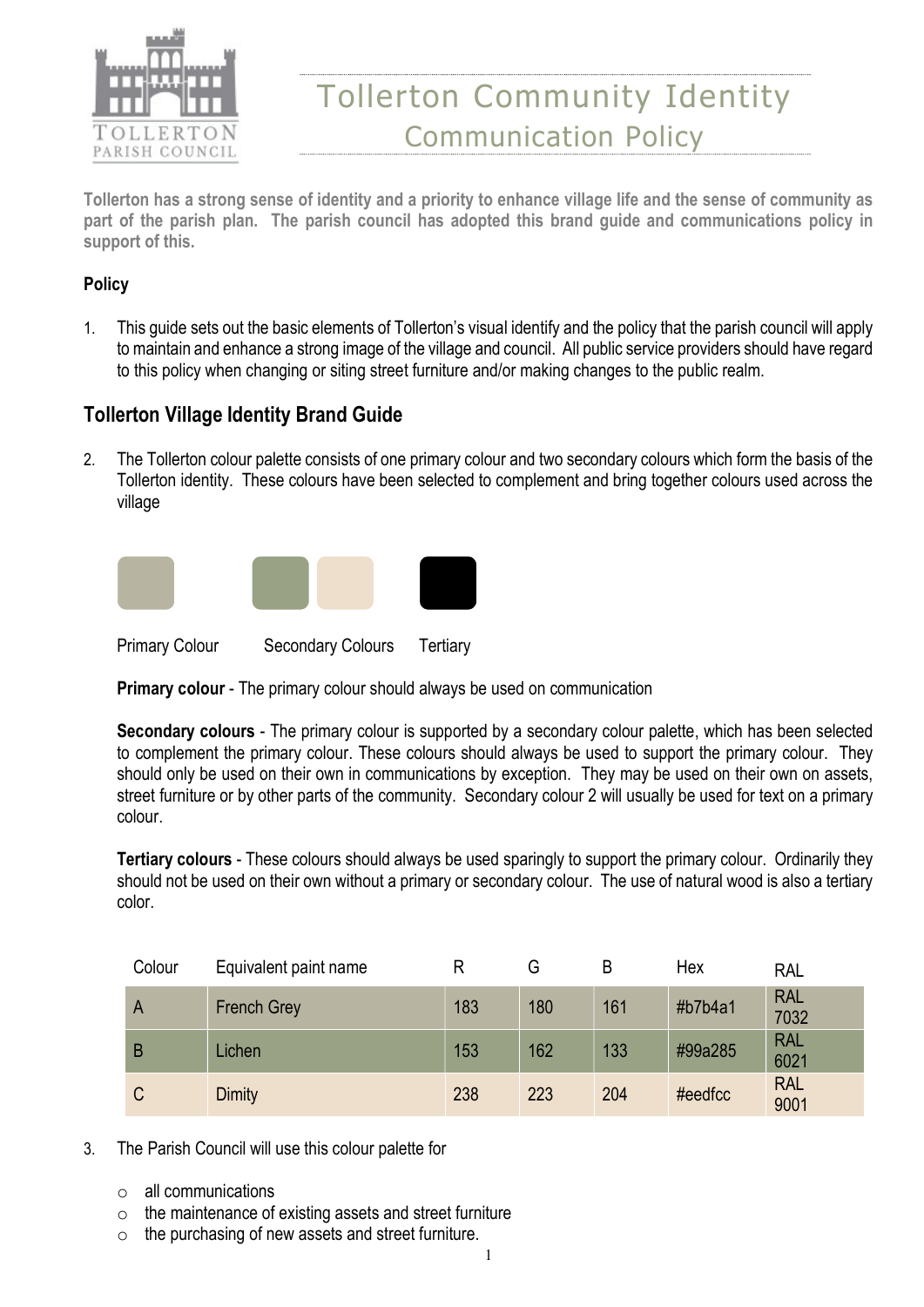

- 4. The parish council will encourage the community to support the use of these colours including clubs, community organisations, public services and businesses with a presence in Tollerton. Where grant application relate to external facing assets the parish council will seek to make it a condition of funding that the colour palette is used.
- 5. A number of specific applications for the colour scheme will be maintained by the parish council and are set out at Schedule A.
- 6. The Parish Council will use three primary typefaces for communication: Arial, Arial Narrow and Arial Black in a minimum of 11p and ordinarily 12pt:

ABCDEFGHIJKLMNOPQRSTUVWXYZ Abcdefghijklmnopqrstuvwxyz Arial 12pt

ABCDEFGHIJKLMNOPQRSTUVWXYZ Abcdefghijklmnopqrstuvwxyz Arial Narrow 12pt

# ABCDEFGHIJKLMNOPQRSTUVWXYZ Abcdefghijklmnopqrstuvwxyz Arial Black 12pt

#### Street scene / public realm

- 7. Street furniture over a period of time can make a street look cluttered and untidy particularly if each item is placed in isolation solely to comply with statutory requirements. Tollerton supports a policy of decluttering the street scene to meet statutory requirements through a minimal provision supplemented only by those items requested by the community through the parish council.
- 8. Street furniture should not be over designed. Changes should
	- Minimise new items
	- Rationalise existing items
	- Demonstrate restraint, with consistent use of palette, materials and finish in keeping with the village identity policy
	- Be appropriate for a rural setting in keeping with the village identity policy (not urban)
	- Generally be located at the back of the footway, adjacent to buildings (but not in front of windows or outside entrances) rather than at the footway edge where it is more obtrusive.
	- Provide clear through routes for pedestrians, cyclists and prams/pushchairs/wheelchairs.
- 9. Consistency is important to identity. The parish council will seek to
	- reduce street furniture, signs and public realm assets to single consistent types across the village.
	- maintain a consistency of village entrance points (or gateways), signs, planters (detailed at schedule A), plants and planting (detailed at schedule B)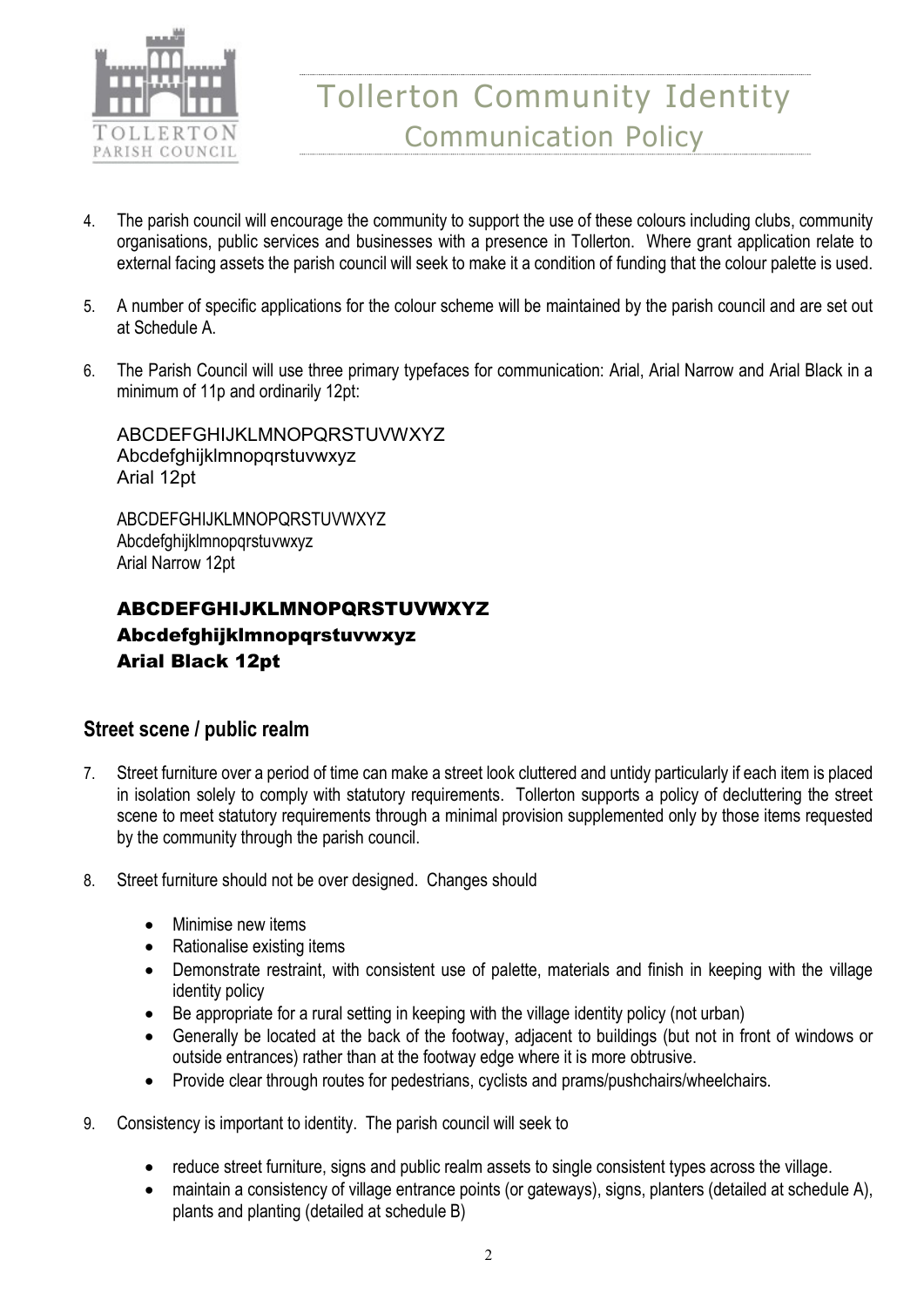### Communication

- 10. The parish council will promote communication with residents through the provision of:
	- a. Notice boards for community use by residents, community and voluntary groups.
		- Business use shall only be with the prior explicit permission of the parish council.
		- Notices are encouraged to be A5 in size and shall not exceed A4 without prior approval from the appropriate working group, chairman or Parish clerk
	- b. A website, the specification of which will be set out at schedule C to this policy
	- c. Parish council information on dedicated parish council notice boards (details at schedule D)
	- d. Support for a village newsletter
	- e. Direct communication including surveys, email and e bulletins
	- f. Social media and new channels
	- g. Two red phone boxes for community use as
		- History group information.
		- Community library

#### Website, electronic communication and social media

- 11. Social media is a collective term used to describe methods of publishing on the internet. The Council recognises that social media will be the communication channel of choice for some residents and this policy covers all forms of social media and social networking sites, which include (but are not limited to):
	- Parish council website
	- Facebook, twitter and other social networking / micro blogging sites
	- YouTube and other video clips and podcast sites.
- 12. Online content should be objective, balanced, informative and accurate. The parish council will ordinarily use online communication to:
	- post notices and minutes of meetings
	- advertise events and activities
	- announce new information and news stories as appropriate to the Council and it activity
	- advertise vacancies and contracts
	- post, share or retweet information promoting bodies for community benefit eg community groups or from partners i.e. Police, library, district council etc.
	- post other items as the parish council see fit or to comply with requirements placed upon it
- 13. Permission to publish photographs or videos on social media sites should ordinarily be sought from the person or organisations in the video or photograph before being uploaded.
- 14. Councillors or parishioners who have any concerns regarding content placed on social media sites should report them to the Parish Clerk or Chairman of the Council who may authorise their temporary removal pending further consideration or confirmation of their suitability.
- 15. Parish Councillors should be mindful of the information they post on sites and make sure personal opinions are not published as being that of the Council or bring the Council into disrepute or is contrary to the Council's Code of Conduct or any other Policies.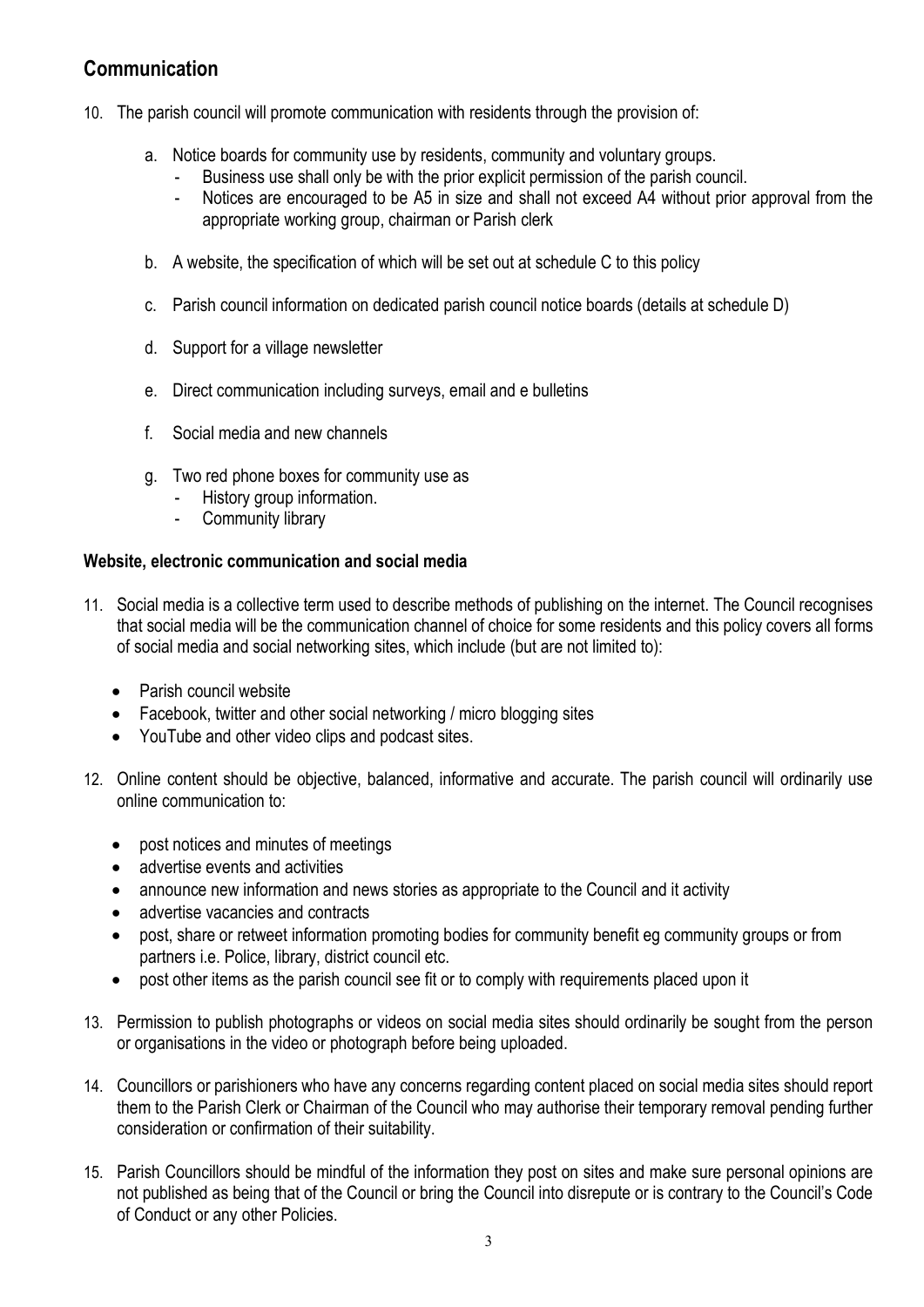16. Some of the terminology in social media, like 'following' or 'friending' can imply an intimacy hat does not exist. The parish council will ordinarily only follow, like or friend businesses and organisations operating from or providing services to Tollerton and the local community. The parish council may not respond to every comment or contact or post made across social media.

# Brand mark and logos

17. A number of logos, brand and images exist or are recognised in Tollerton including an image of the two millennium signs in the village that comprises four sections depicting four different aspects of Tollerton's heritage, two buildings and two industries: Tollerton Hall, St. Peter's Church, farming/agriculture and Nottingham Airport. Two businesses – the airhostess and Nottingham Airport - have used logos that include an airplane. The school has a unique logo. Other groups, clubs etc have their own or no logo. Examples:







- 18. The parish council has adopted its own logo for use on documents, signs and that focuses on one of the four aspects of the village sign. The logo based on Tollerton Hall and is unique to the village. It is intended to help promote the existence of this little known listed building and maintain the village's connection with its past, including the many uses of the hall such as during the war.
- 19. The parish council will maintain a suite of approved templates using the logo/brand. Use of the logo/brand mark is subject to the following requirements:
	- The brand mark consists of the adopted Logo including the words Tollerton Parish Council.
	- The brand should always have a minimum of 6pt gap around it
	- The brand mark will usually be positioned at the top left of any document unless an adopted template sets out otherwise
	- On public notices the brand will appear on a grey banner across the whole of the top of the page
	- The brand mark should never be altered in anyway, for example the image shrunk, the text resized or additional content added
	- There will be a presumption in favour of use of the logo by village groups and organisations, without the use of the words "Tollerton parish council". Permission to use this logo may be withdrawn by the parish council.
- 20. The following are the approved brand and logo of Tollerton Parish Council:



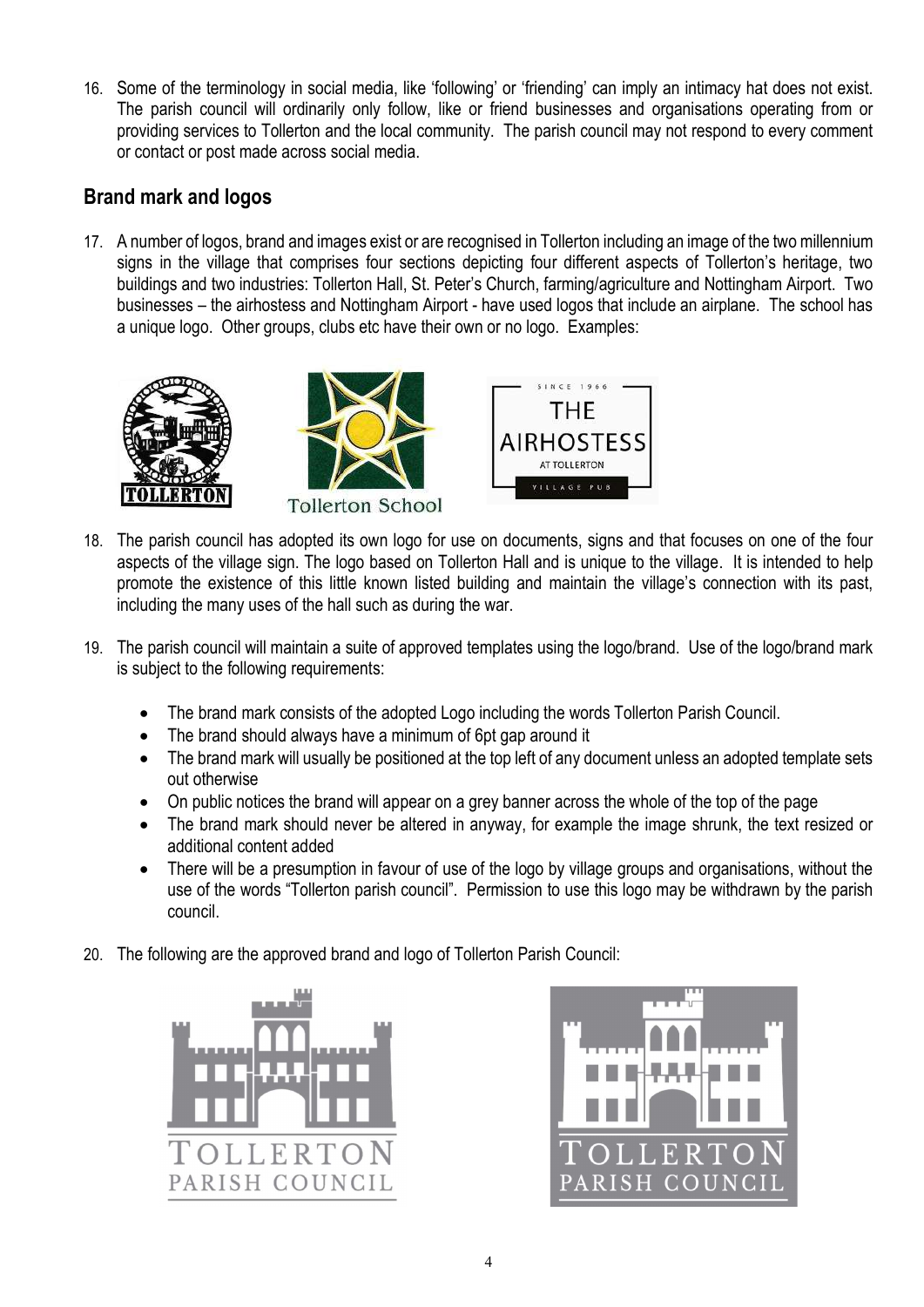# Schedule A

Parish Council specific use of Colour Palette and Logo

The following specific uses of the colour palette, logo and standards shall be applied:

Parish rooms frontage – secondary colour B (Dimity) for brick work, lichen for wood work

Bus shelters – secondary colour B (Dimity) for internal wood, lichen for external wood

Bins should be of the colour palette, with a coloured band and display the parish logo.

They should be of a design consistent with

- Broxap Derby Round Bin BX45 2554 or
- Broxap BX 2306 Round medium Cast Iron Bin

In some circumstance a wooden bin may be necessary and these should be of a design consistent with

Winchester canopied (wooden) bin or

Cycle racks should be of a standard consistent with the

'cyclehoop' range & use the colour palette

Benches should be of a design consistent wit:

- Broxap Lakeside Seat BX2060-BP (cast iron in green or parish colours) or the
- Ashwater bench (wood effect for the rural locations)

Signage should be of a design made or surrounded by wood and consistent with the parish colours

Example bin



Example cycle hoop Example bench









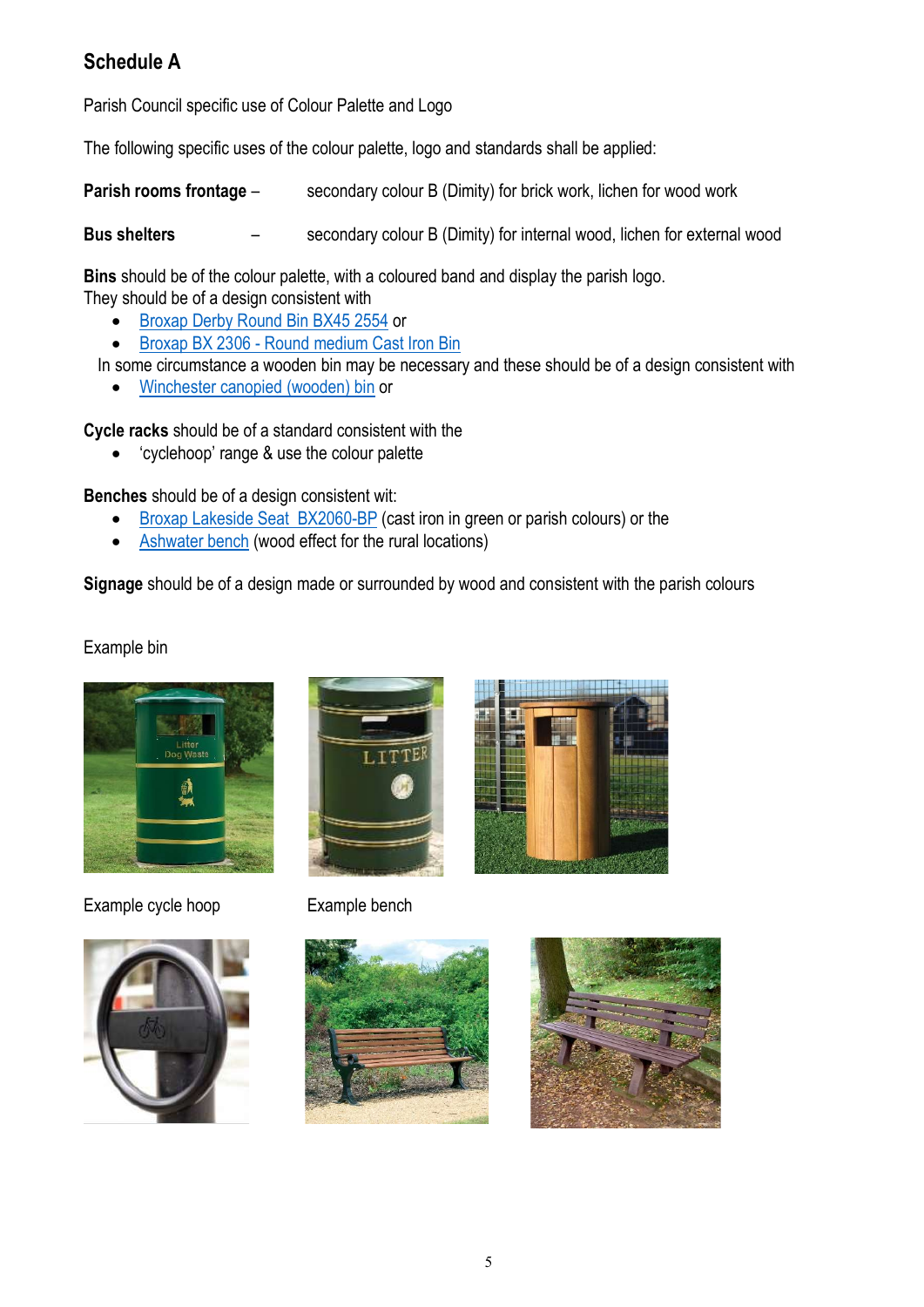# Schedule B

Parish Council Planting Scheme for Tollerton

The following planting scheme will be applied until updated through the Parish Plan (& Priority Areas):

Spring bulbs: Daffodils (yellow), wild daffodils and snowdrops only

#### Village Centre

Planters – planting scheme to be specified but to include Roses, Lavender, herbs, alliums

#### Old Village

Spring bulb planting around Pinfold, on Pinfold bank and on bank around bends by vicarage and on hedge bottom of 40mph stretch of Tolleton Lane. War memorial – Roses, Lavender, Field Poppies, herbs, alliums

#### Open Space

Spring bulb planting on grass bank / to hedge bottom Additional planting to be specified through parish plan priority area

#### Village Boundaries

Spring bulbs planted on approaches to village

Gateways – half gates in Tollerton Colour palette

- Tollerton Lane, Melton Road x2, Cotgrave Lane, Cotgrave Road

Planting – wildflowers in ground or planters in front of gateways – planting in NC2A Special Cornflower Mix





#### Huntsman's Green

Planters – planting scheme to be specified Trees – to be specified

#### **Planters**

Stone troughs throughout (optional wooden in village centre to complement air hostess) Reclaimed red brick at war memorial in keeping with Tollerton Hall wall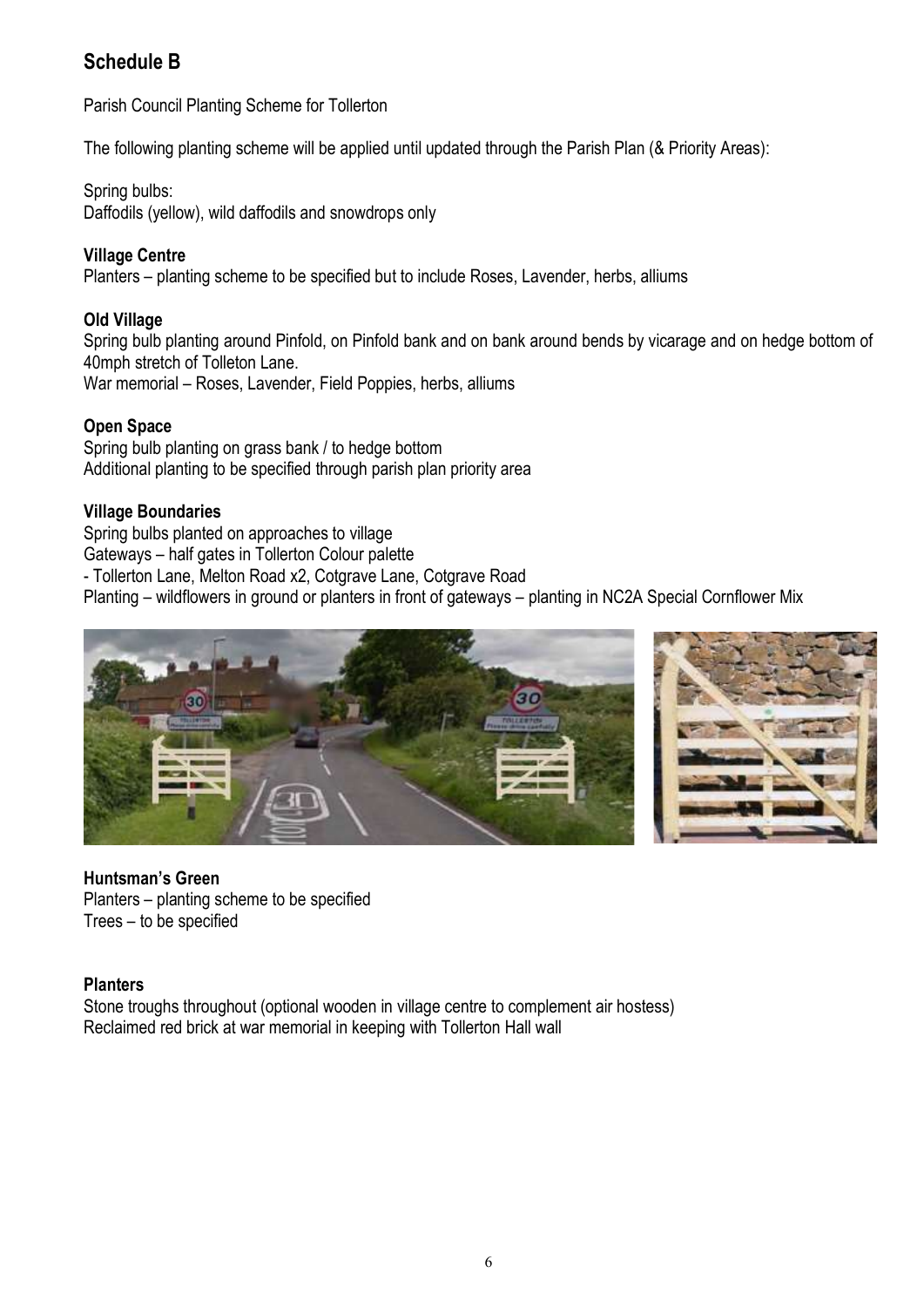# Schedule C

Parish council commissioning specification for online content to the support the village identity to include:

| The parish council requirements for a website for<br>statutory,<br>transparency<br>and<br>quality<br>council | Technical requirements:                                                                                         |
|--------------------------------------------------------------------------------------------------------------|-----------------------------------------------------------------------------------------------------------------|
| requirements:                                                                                                | News section should be easy to add to with option                                                               |
|                                                                                                              | for adding photos to articles (like Ruddington) and                                                             |
| Regular                                                                                                      | opportunity for additional voluntary users to add                                                               |
| Minutes, agendas and meeting papers of formal                                                                | content                                                                                                         |
| meetings                                                                                                     | News page should also include feed reader<br>'widgets' in a sidebar to enable RSS feeds from                    |
| <b>Static</b>                                                                                                | other sites to be used to bring in regular informative                                                          |
| Intro to and role of the parish council                                                                      | content and keep content fresh (eg RBC and NCC                                                                  |
| Photos and contact details for clerk and councillors                                                         | feeds)                                                                                                          |
| Standing orders, fin regs, register of interests etc                                                         | News section should generate an RSS feed that                                                                   |
|                                                                                                              | can be used to populate an e-bulletin managed by                                                                |
| Annually:                                                                                                    | PC or newsletter committee (e-bulletin may be                                                                   |
| All<br>£100<br>items<br>οf<br>expenditure<br>above<br>End<br>of<br>accounts                                  | externally provided eg MailChimp)<br>Integration with email database (eg mailchimp) so                          |
| year<br>Annual<br>governance<br>statement                                                                    | that people can subscribe for emails, alerts                                                                    |
| Internal<br>audit<br>report                                                                                  | etc Option to subscribe for different mailing lists eg                                                          |
| of<br>Councillor<br>responsibilities<br>List                                                                 | bulletin, bulletin+agendas etc                                                                                  |
| building<br><b>Details</b><br>of public<br>land<br>assets<br>and                                             | Headings<br>should<br>be replicated<br>from<br>the<br>$\bullet$                                                 |
|                                                                                                              | Ruddington site with some minor changes for                                                                     |
| The parish council requirements for a website as a                                                           | Tollerton (Ruddington site is parish council site but<br>is quite discrete about this and feels more like a     |
| community facility in support of the village identity<br>policy and quality council requirements:            | community site which is what is required). Content                                                              |
|                                                                                                              | to specifically include village groups, parish plan,                                                            |
| A strong, clear news section on front page to share                                                          | halls for hire etc                                                                                              |
| timely information and news with / from the village                                                          | Widgets/API for twitter/facebook in a sidebar for                                                               |
| le 'Dynamic' online content will usually come before                                                         | future use and possible integration with news                                                                   |
| and drive 'static' paper content                                                                             | section eg to tweet articles etc                                                                                |
| This will provide a platform for:                                                                            | Document store that can be categorised - eg<br>agendas, policies etc                                            |
| - regular news, reports, announcements and other                                                             | Site should have the capability to display a                                                                    |
| contributions from the parish council.                                                                       | category from doc store eg clerk publishes an                                                                   |
| content driven by the community and proactive                                                                | agenda to the doc store, categorises it as an                                                                   |
| management of the website                                                                                    | agenda, this should then show on any page                                                                       |
| - and a source for content for the newsletter and e-                                                         | displaying docs in the agenda category. Email                                                                   |
| bulletin                                                                                                     | alerts or integration/automation with mailchimp<br>would be useful so that parishioners interested in           |
| Events calendar for Tollerton                                                                                | receiving agenda/minutes etc can be alerted                                                                     |
|                                                                                                              | automatically                                                                                                   |
| Style                                                                                                        | domain name should be tollerton.xxx (eg. .org or                                                                |
|                                                                                                              | for<br>further<br>with<br>option<br>.uk)<br>a                                                                   |
| Any website commissioned or used by the parish<br>council to meet its requirements should be designed        | tollertonparishcouncil.xxx domain to match<br>email account - option for >1gb email for the parish<br>$\bullet$ |
| and satisfy the council of its accordance with the village                                                   | council, so that the pc retains all emails without                                                              |
| identity policy including use of the colour palette, logos                                                   | resorting to individuals/the clerk's own mail                                                                   |
| and typeface.                                                                                                | accounts. Should have integration for outlook and                                                               |
|                                                                                                              | web-based mail (hotmail/outlook/gmail) so that this                                                             |
| The website<br>should meet relevant accessibility                                                            | can be setup for clerk and others as appropriate to<br>access from their existing email. This would be the      |
| standards                                                                                                    |                                                                                                                 |